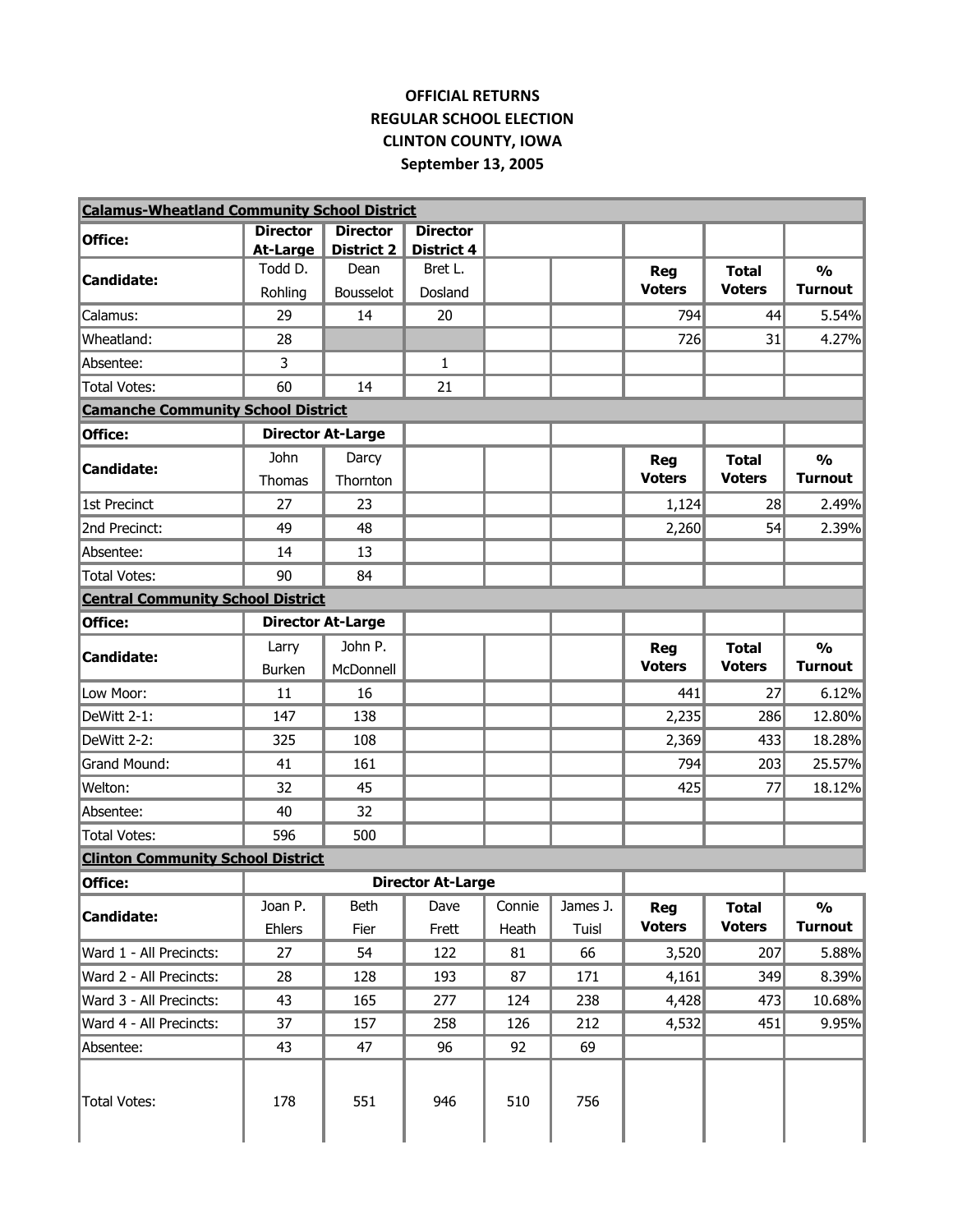| <b>Delwood Community School District</b>               |                                      |                               |                                      |  |                             |                               |                                 |
|--------------------------------------------------------|--------------------------------------|-------------------------------|--------------------------------------|--|-----------------------------|-------------------------------|---------------------------------|
| Office:                                                | <b>Director</b><br><b>At-Large</b>   | <b>Director</b><br>District 2 | <b>Director</b><br><b>District 4</b> |  |                             |                               |                                 |
| <b>Candidate:</b>                                      | Rhonda                               | Carmen                        | Jody A.                              |  | Reg                         | <b>Total</b>                  | $\frac{1}{2}$                   |
|                                                        | Denger                               | Gerlach                       | Holtz                                |  | <b>Voters</b>               | <b>Voters</b>                 | <b>Turnout</b>                  |
| Delmar:                                                | 39                                   | 41                            | 38                                   |  | 415                         | 41                            | 9.88%                           |
| Elwood:                                                | 52                                   | 54                            | 52                                   |  | 375                         | 54                            | 14.40%                          |
| Absentee:                                              | 6                                    | 6                             | 6                                    |  |                             |                               |                                 |
| <b>Total Votes:</b>                                    | 97                                   | 101                           | 96                                   |  |                             |                               |                                 |
| <b>Northeast Community School District</b>             |                                      |                               |                                      |  |                             |                               |                                 |
| Office:                                                |                                      | <b>Director At-Large</b>      |                                      |  |                             |                               |                                 |
| <b>Candidate:</b>                                      | William P.<br>Costello               | Greg<br>Hughes                |                                      |  | <b>Reg</b><br><b>Voters</b> | <b>Total</b><br><b>Voters</b> | $\frac{0}{0}$<br><b>Turnout</b> |
| <b>Precinct Totals:</b>                                | 117                                  | 86                            |                                      |  | 2,111                       | 207                           | 9.81%                           |
| Absentee:                                              | 18                                   | $\pmb{0}$                     |                                      |  |                             |                               |                                 |
| <b>Total Votes:</b>                                    | 135                                  | 86                            |                                      |  |                             |                               |                                 |
| <b>Eastern Iowa Community College (Merged Area IX)</b> |                                      |                               |                                      |  |                             |                               |                                 |
| Office:                                                | <b>Director</b><br><b>District V</b> |                               |                                      |  |                             |                               |                                 |
| <b>Candidate:</b>                                      | Mary Lou<br>Engler                   |                               |                                      |  |                             |                               |                                 |
| Calamus:                                               | 33                                   |                               |                                      |  |                             |                               |                                 |
| Wheatland:                                             | 29                                   |                               |                                      |  |                             |                               |                                 |
| Low Moor:                                              | 12                                   |                               |                                      |  |                             |                               |                                 |
| DeWitt 2-1:                                            | 128                                  |                               |                                      |  |                             |                               |                                 |
| DeWitt 2-2:                                            | 213                                  |                               |                                      |  |                             |                               |                                 |
| Grand Mound:                                           | 111                                  |                               |                                      |  |                             |                               |                                 |
| Welton:                                                | 45                                   |                               |                                      |  |                             |                               |                                 |
| Delmar:                                                | 26                                   |                               |                                      |  |                             |                               |                                 |
| Elwood:                                                | 38                                   |                               |                                      |  |                             |                               |                                 |
| Absentee:                                              | 54                                   |                               |                                      |  |                             |                               |                                 |
| Total Votes:                                           | 689                                  |                               |                                      |  |                             |                               |                                 |